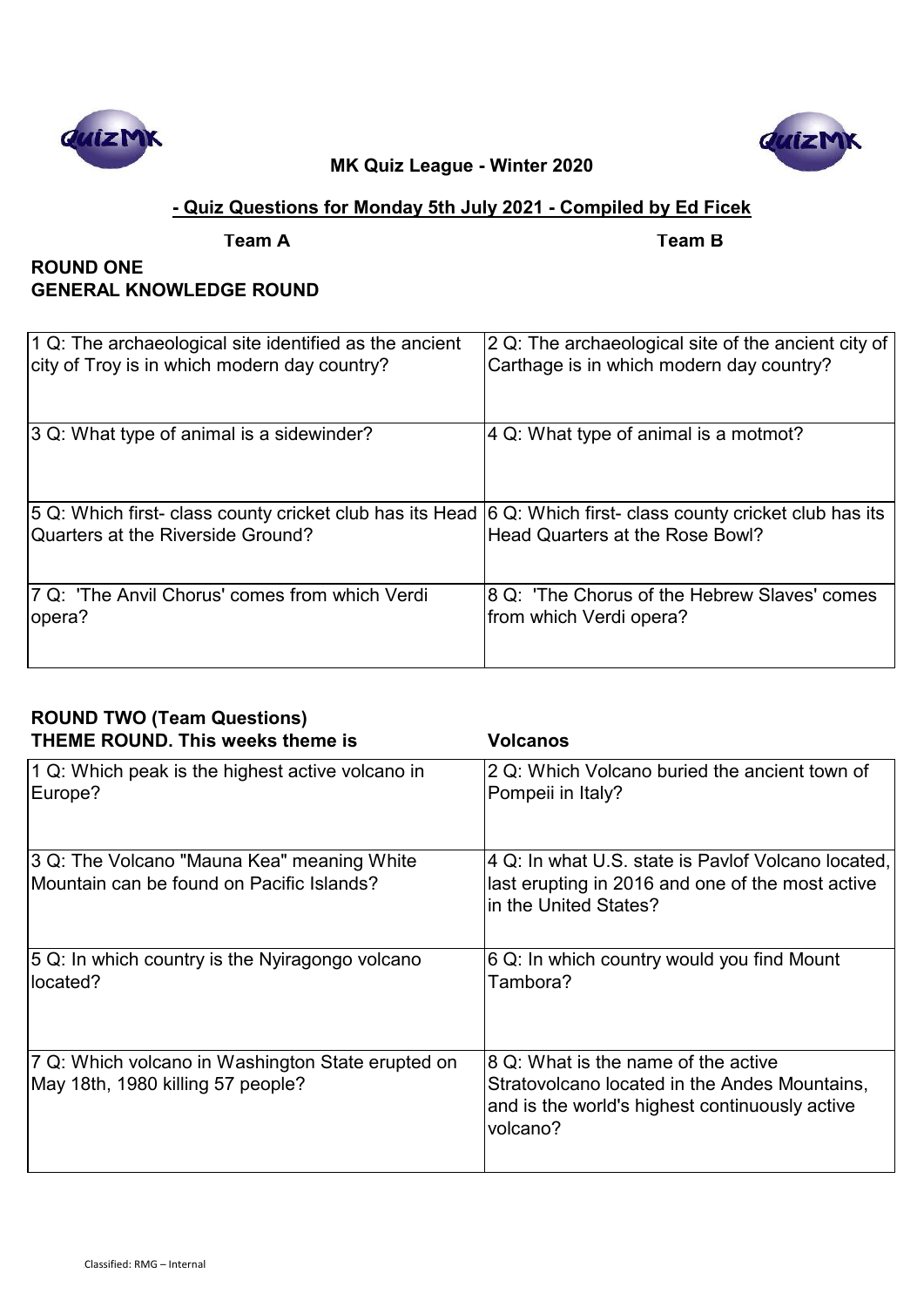



### **- Quiz Questions for Monday 5th July 2021 - Compiled by Ed Ficek**

**Team A Team B**

#### **INDIVIDUALS CHOICE ROUND - QM - READ CATEGORIES OUT TO PLAYERS TO BE CHOSEN**

#### **The Categories are:-**

**ROUND THREE** 

| 1 & 2 Beer                                                                                                                                            | 3 & 4 Gardens                                                                                                                                                   |
|-------------------------------------------------------------------------------------------------------------------------------------------------------|-----------------------------------------------------------------------------------------------------------------------------------------------------------------|
| 5 & 6 Ex-Footballers                                                                                                                                  | <b>7 &amp; 8 Musical Terms</b>                                                                                                                                  |
| 1 Q: Which brand of beer was known as The Cream Of<br>Manchester?                                                                                     | 2 Q: Which brand of beer is "reassuringly expensive"?                                                                                                           |
| 3 Q: Often featuring on TV, what is the name of the most 4 Q: RHS Rosemoor is located in which English<br>visited RHS garden in Surrey?               | county?                                                                                                                                                         |
| 5 Q: Which Ex Manchester United Argentinian defender<br>is the current manager of MLS side Atlanta United, after<br>United he played for Real Madrid? | 6 Q: Which Ex Manchester United Dutch defender is<br>the current manager of MLS side FC Cincinnati, having<br>also managed Reading in the English Championship? |
| 7 Q: From a French word, What musical term is an<br>instruction to slide between a group of notes?                                                    | 8 Q: The Italian for 'joined'. What instruction indicates<br>that a sequence of notes should be played smoothly, or<br>joined up, as opposed to disconnected    |

# **ROUND FOUR**

#### **PICK A LETTER. Surnames only for individuals : The letter will be given in the question**

| 1 Q: What alliterative 2 word name with letters "BB" is<br>given generally to people born between 1946 & 1964? | 2 Q: Which American singer with letters "CC"<br>popularised The Twist in the early 60s with the song<br>Let's Twist Again?                                                                      |
|----------------------------------------------------------------------------------------------------------------|-------------------------------------------------------------------------------------------------------------------------------------------------------------------------------------------------|
| 3 Q: With Letters "CC" - Who is credited with creating<br>the LBD (little black dress)?                        | 4 Q: With letters "WW" and Famously quoted in 2008<br>by Boris Johnson in Beijing, it is also an old name for<br>table tennis?                                                                  |
| 5 Q: With letters "NN" - Robin Williams used which<br>double greeting in the TV show Mork & Mindy?             | 6 Q: With letters "MM" who was the author of the book<br>"Gone With The Wind"?                                                                                                                  |
| 7 Q: With letters "TT" this was a dance popular in the<br>early 1900's usually danced to ragtime music?        | 8 Q: Which Australian cricketer with letters "AA"<br>scored a record number of runs for a number 11<br>batsman in a Test Match innings, during the first Ashes<br>Test of 2013 at Trent Bridge? |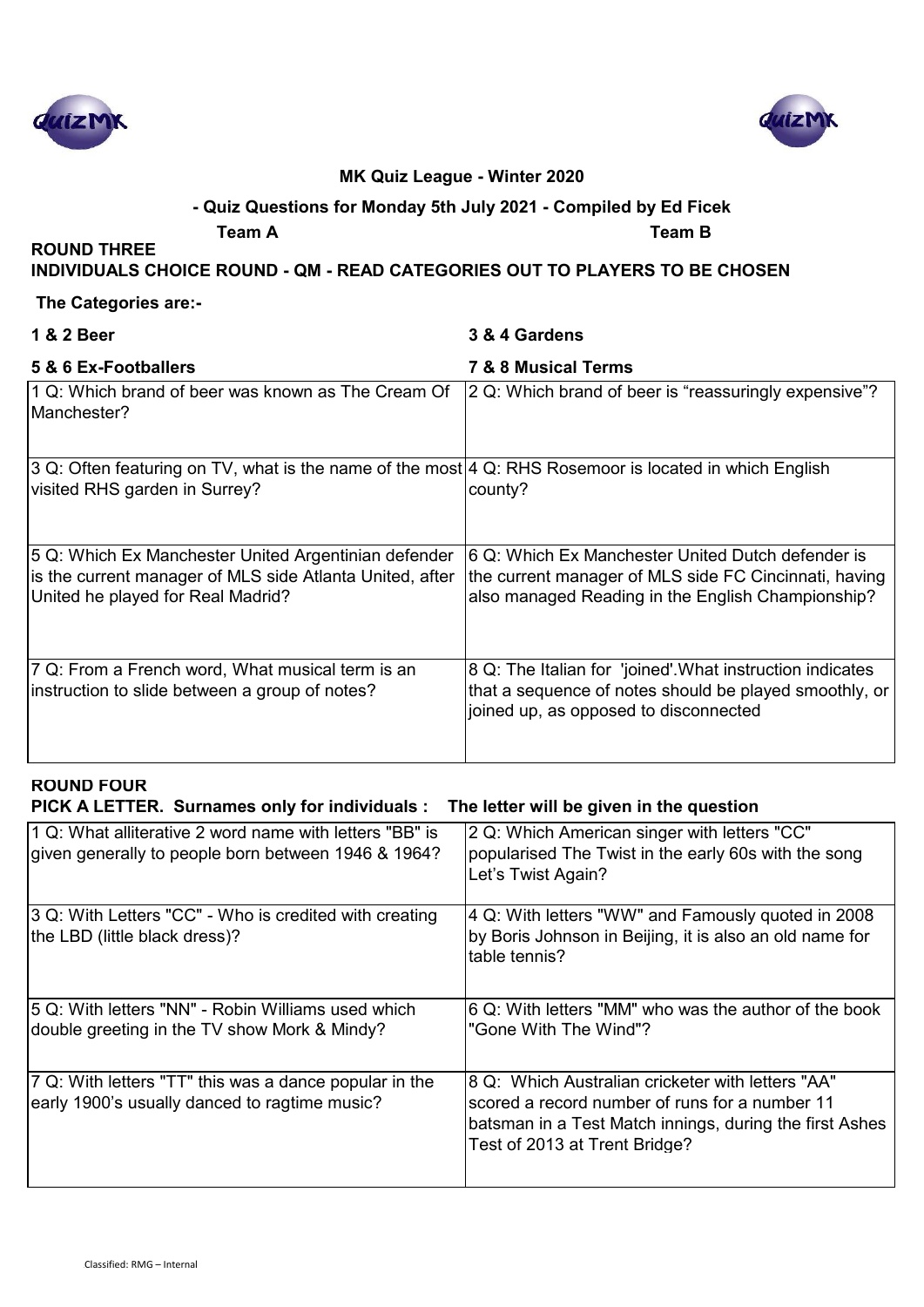

# **- Quiz Questions for Monday 5th July 2021 - Compiled by Ed Ficek**

# **Team A Team B**

# **ROUND FIVE (Team Questions)**

### **POT LUCK. TEAM A to answer first.**

| 1 Q: In the acronym OFSTED, what one word do the                                                        | 2 Q: For what does the A stand in the acronym for                                                                        |
|---------------------------------------------------------------------------------------------------------|--------------------------------------------------------------------------------------------------------------------------|
| letters ST represent?                                                                                   | the organisation UCAS?                                                                                                   |
| 3 Q: In which current European country was the site                                                     | $ 4 \, \text{Q}$ : In which current European country was the                                                             |
| of the Battle of Blenheim?                                                                              | site of the Battle of Marengo?                                                                                           |
| 5 Q: Which Car manufacturer is releasing the electric<br>car "Ariya" in the latter half of 2021?        | 6 Q: Which Car manufacturer is producing the<br>electric sports car "Evija" hopefully to be released<br>later this year? |
| 7 Q: In Greek myth, who was the husband of Helen of 8 Q: In Greek myth, who was the husband of<br>Troy? | Clytemnestra and sister of Helen of Troy?                                                                                |

# **HALF TIME!**

#### **ROUND SIX ( TEAM QUESTIONS ) POT LUCK. TEAM A to answer first.**

| 1 Q: "Professor Ratigan" was a villain in which 1986                                                      | 2 Q: "Governor Ratcliffe" was a villain in which  |
|-----------------------------------------------------------------------------------------------------------|---------------------------------------------------|
| Disney film?                                                                                              | 1995 Disney film?                                 |
|                                                                                                           |                                                   |
|                                                                                                           |                                                   |
| 3 Q: Also known as a kopje, what 3-letter Celtic-origin                                                   | 4 Q: Also known as a cirque, what 3-letter Welsh  |
| word is used for a free-standing rock outcrop that                                                        | word is used for a circular, bowl-shaped valley   |
| rises abruptly from the surrounding smooth and gentle formed by glacial erosion?                          |                                                   |
|                                                                                                           |                                                   |
| slopes of a rounded hill?                                                                                 |                                                   |
|                                                                                                           |                                                   |
| 5 Q: Which radio station, part of the Global network,                                                     | 6 Q: Which radio station, part of the Global      |
| uses the slogan "The UK's #1 Hit Music Station"?                                                          | network, uses the slogan "Turn up the feel good"? |
| Roman Kemp has been a DJ with this station since                                                          | Amanda Holden joined Jamie Theakston as co-       |
| November 2014.                                                                                            |                                                   |
|                                                                                                           | hosts of this station's Breakfast show in April   |
|                                                                                                           | 2019.                                             |
|                                                                                                           |                                                   |
| 7 Q: Which British chocolate company, founded in                                                          | 8 Q: Founded in 1993 by Angus Thirlwell and       |
| 1991, take the two parts of their name from the ethical Peter Harris, Which British chocolatier rebranded |                                                   |
|                                                                                                           |                                                   |
| aims of the company founders and the high-quality                                                         | to its current name in 2003, from "Chocolate"     |
| cocoa solids they vowed to use?                                                                           | Express" and own their own cocoa plantation in St |
|                                                                                                           | Lucia?                                            |
|                                                                                                           |                                                   |
|                                                                                                           |                                                   |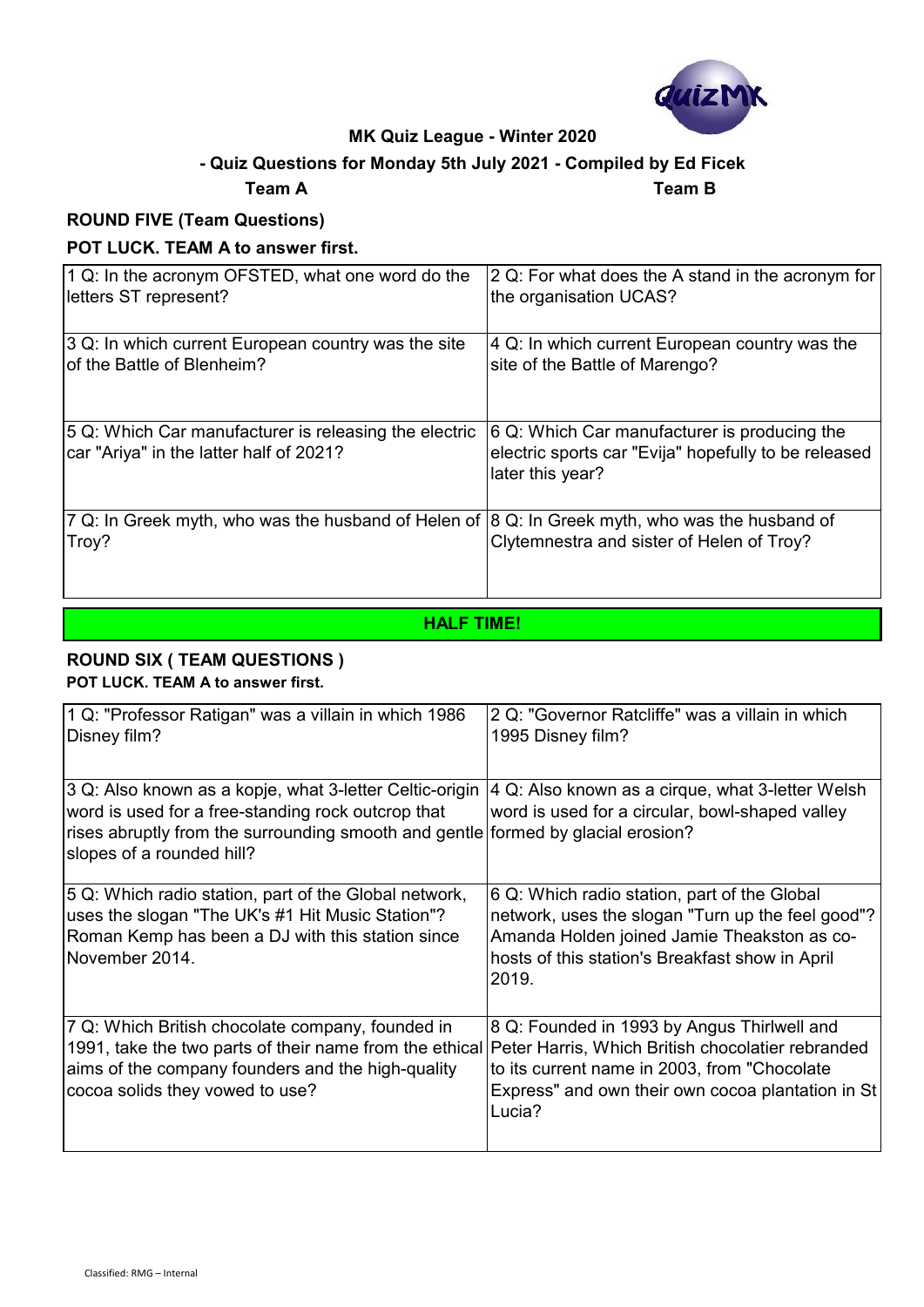

**ROUND SEVEN**



#### **MK Quiz League - Winter 2020**

#### **- Quiz Questions for Monday 5th July 2021 - Compiled by Ed Ficek**

**Team A Team B**

| THEME ROUND. This weeks theme is |  |
|----------------------------------|--|
|----------------------------------|--|

**Birds (all Answers contain a bird)** 

| 1 Q: The Old Court House in Richmond upon Thames was the<br>llast home of which architect?          | 2 Q: Wainwrights Coast to Coast walk starts in St<br>Bees Cumbria and ends in which village five miles<br>south of Whitby?                                      |
|-----------------------------------------------------------------------------------------------------|-----------------------------------------------------------------------------------------------------------------------------------------------------------------|
| 3 Q: Who played Jim Trott in the TV sitcom The Vicar of<br>Dibley?                                  | 4 Q: In which children's animated TV series from<br>1981 would you meet Long Distance Clara, and Mr<br>Baskerville the detective?                               |
| 5 Q: What was Margaret Thatcher's constituency?                                                     | 6 Q: What was Anthony Edwards' call sign in Top<br>Gun?                                                                                                         |
| 7 Q: Which rapper has had a multitude of hits including<br>"Encore", "99 Problems", and "Takeover"? | 8 Q: Which US alternative Rock Group have released<br>seven studio albums with the best performing album<br>being "Recovering the Satellites" released in 1996? |

#### **ROUND EIGHT**

#### **INDIVIDUALS CHOICE ROUND - QM - READ CATEGORIES OUT TO PLAYERS TO BE CHOSEN The Categories are:-**

| The categories are:-                                                                                                                                                                     |                                                                                                                                                                            |
|------------------------------------------------------------------------------------------------------------------------------------------------------------------------------------------|----------------------------------------------------------------------------------------------------------------------------------------------------------------------------|
| 1 & 2 Poets                                                                                                                                                                              | 3 & 4 Tennis                                                                                                                                                               |
| 5 & 6 Chemical Elements                                                                                                                                                                  | 7 & 8 Spain                                                                                                                                                                |
| 1 Q: A Handful of Dust' by Evelyn Waugh and 'The Grass is<br>Singing' by Doris Lessing have their titles taken from lines<br>written by which poet?                                      | 2 Q: No Country for Old Men' by Cormac McCarthy<br>and 'Things Fall Apart' by Chinua Aclaebe have their<br>titles taken from lines written by which poet?                  |
| 3 Q: Which tennis player prevented Pete Sampras from winning<br>the 1996 Wimbledon Singles Championship beating him in<br>straight sets in the final? (Amended)                          | 4 Q: Which tennis player helped Roger Federer to win<br>his only French Open title in 2009 by defeating Rafael<br>Nadal in the Semi Final?                                 |
| 5 Q: The name of which chemical element means 'water-<br>producing'?                                                                                                                     | 6 Q: The name of which chemical element means<br>'acid-producing'?                                                                                                         |
| 7 Q: Famous worldwide for the running of the bulls during its<br>annual San Fermín [SAN fer-MEEN] festival, which city is the<br>capital of the Spanish Autonomous Community of Navarre? | 8 Q: Housing the headquarters of a namesake<br>Spanish multinational financial services company,<br>which city is the capital of the autonomous community<br>of Cantabria? |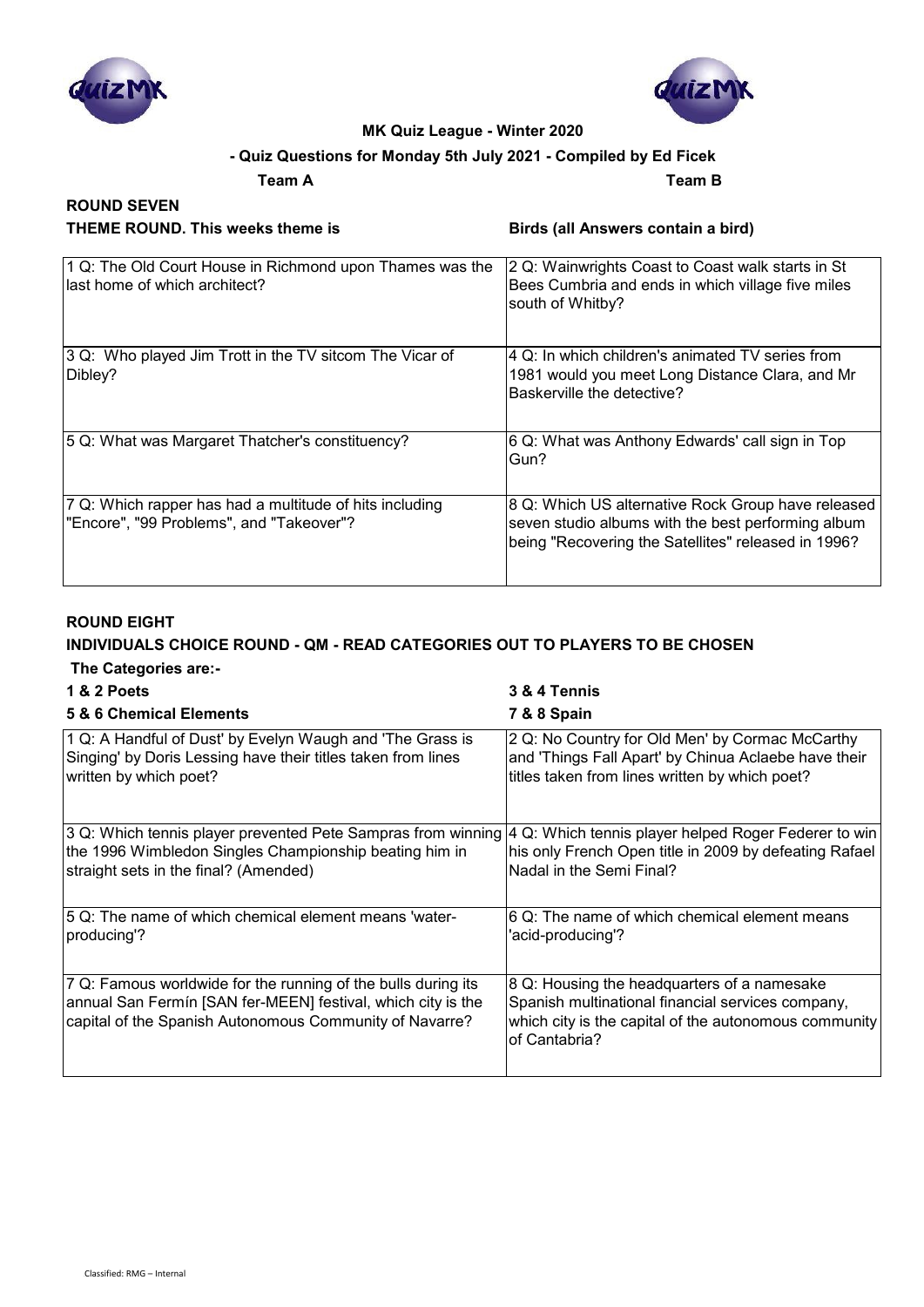



# **- Quiz Questions for Monday 5th July 2021 - Compiled by Ed Ficek**

**Team A Team B**

# **ROUND NINE BLOCKBUSTERS ROUND: The Letters will be given in the question**

| 1 Q: With letters "BTBW" and sometimes called<br>the "first heavy metal" song. Which 1968 song by<br>Steppenwolf, earned them a US billboard No 2? | 2 Q: With letters "TBC" - Which coming of age<br>film that premiered in 1985, follows a group of<br>high school students spending a Saturday in<br>detention at Shermer High School in Illinois? |
|----------------------------------------------------------------------------------------------------------------------------------------------------|--------------------------------------------------------------------------------------------------------------------------------------------------------------------------------------------------|
| 3 Q: With letters"GYBR" - What was the name of                                                                                                     | 4 Q: With letters "ELR" - of which US Comedy                                                                                                                                                     |
| Elton John's 7th album released in 1973?                                                                                                           | series was Ray Romano the main star?                                                                                                                                                             |
| 5 Q: William Gibson's short story "Burning"                                                                                                        | 6 Q: With letters "EW" - What is the most                                                                                                                                                        |
| Chrome" first included which two word phrase with                                                                                                  | westerly lake of the Lake District, it is where Bill                                                                                                                                             |
| letters "CS", widely used today when talking about<br>the internet?                                                                                | Clinton first proposed to Hillary Rodham in<br>1973?                                                                                                                                             |
| 7 Q: Road Tax is actually called VED for short -                                                                                                   | 8 Q: With letters "EDC" which BBC 1980s sitcom                                                                                                                                                   |
| what does VED stand for?                                                                                                                           | featured Richard Briers & Penelope Wilton?                                                                                                                                                       |

#### **ROUND TEN GENERAL KNOWLEDGE ROUND**

| 1 Q: Which pre Italian Renaissance painter could<br>draw a perfect circle and had a European space<br>mission named after him?                                          | 2 Q: What was the name of European Space<br>mission launched in 2009 to map the cosmic<br>microwave background and was named after a<br>German theoretical physicist, who won the Nobel<br>prize? |
|-------------------------------------------------------------------------------------------------------------------------------------------------------------------------|---------------------------------------------------------------------------------------------------------------------------------------------------------------------------------------------------|
| 3 Q: Invented by a French chef at the Ritz Hotel in<br>New York City, what name was given to his cold<br>puree of leeks, onions, potatoes, cream, and<br>chicken stock? | 4 Q: What soup name translates as pepper<br>water and has its origins in Asia?                                                                                                                    |
| 5 Q: Which female singer duetted with Bryan<br>Adams on the 1985 hit "It's Only Love"?                                                                                  | 6 Q: Which female singer duetted with Bryan<br>Adams on the 1996 hit "I Finally Found<br>Someone"?                                                                                                |
| 7 Q: How many countries share a land border with<br>South Africa?                                                                                                       | 8 Q: How many countries share a land border<br>with Saudi Arabia?                                                                                                                                 |